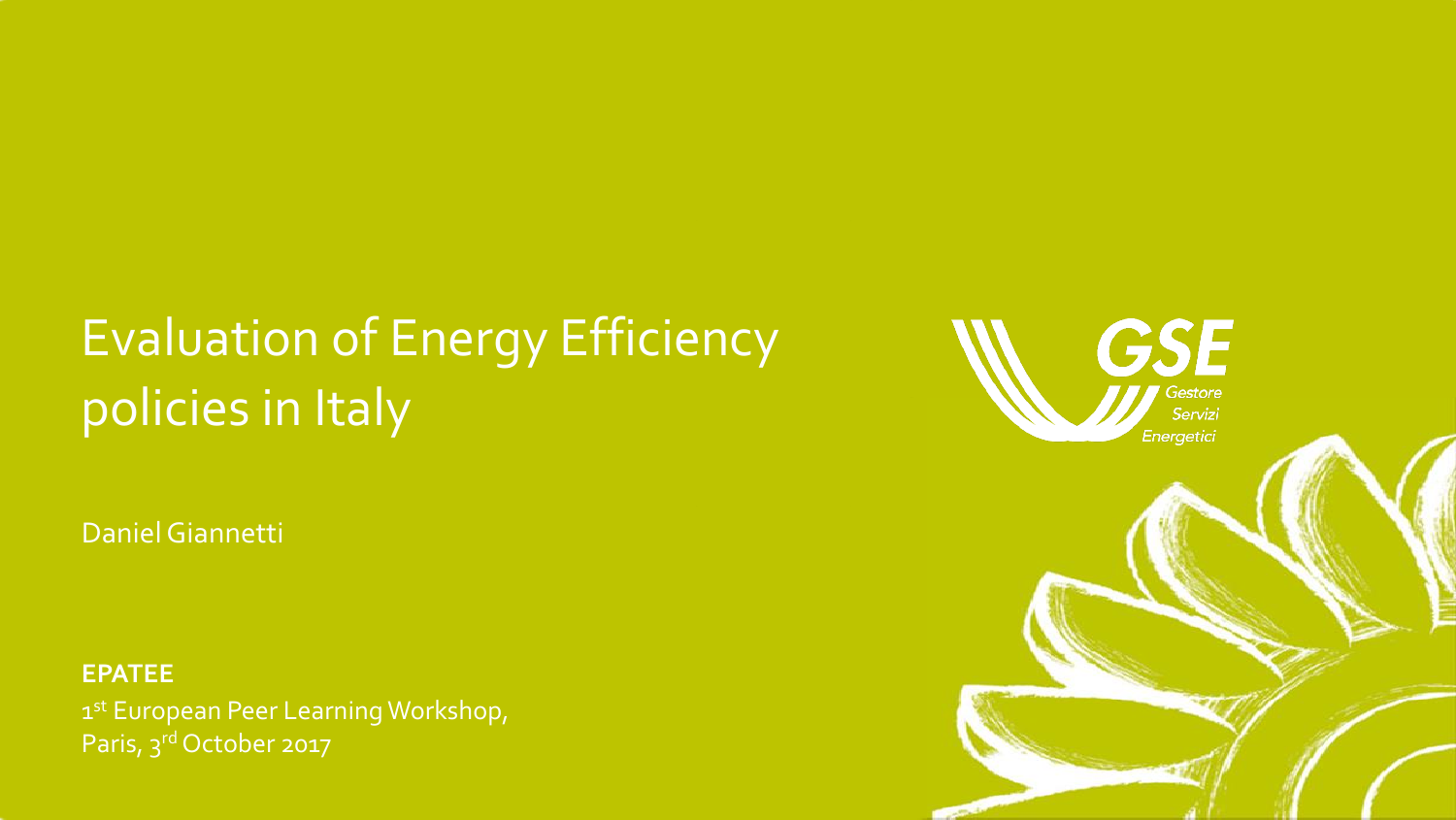#### **Energy Efficiency targets and results in Italy**

White certificates operating data

Impacts of white certificates mechanism on economy, environment and energy bill

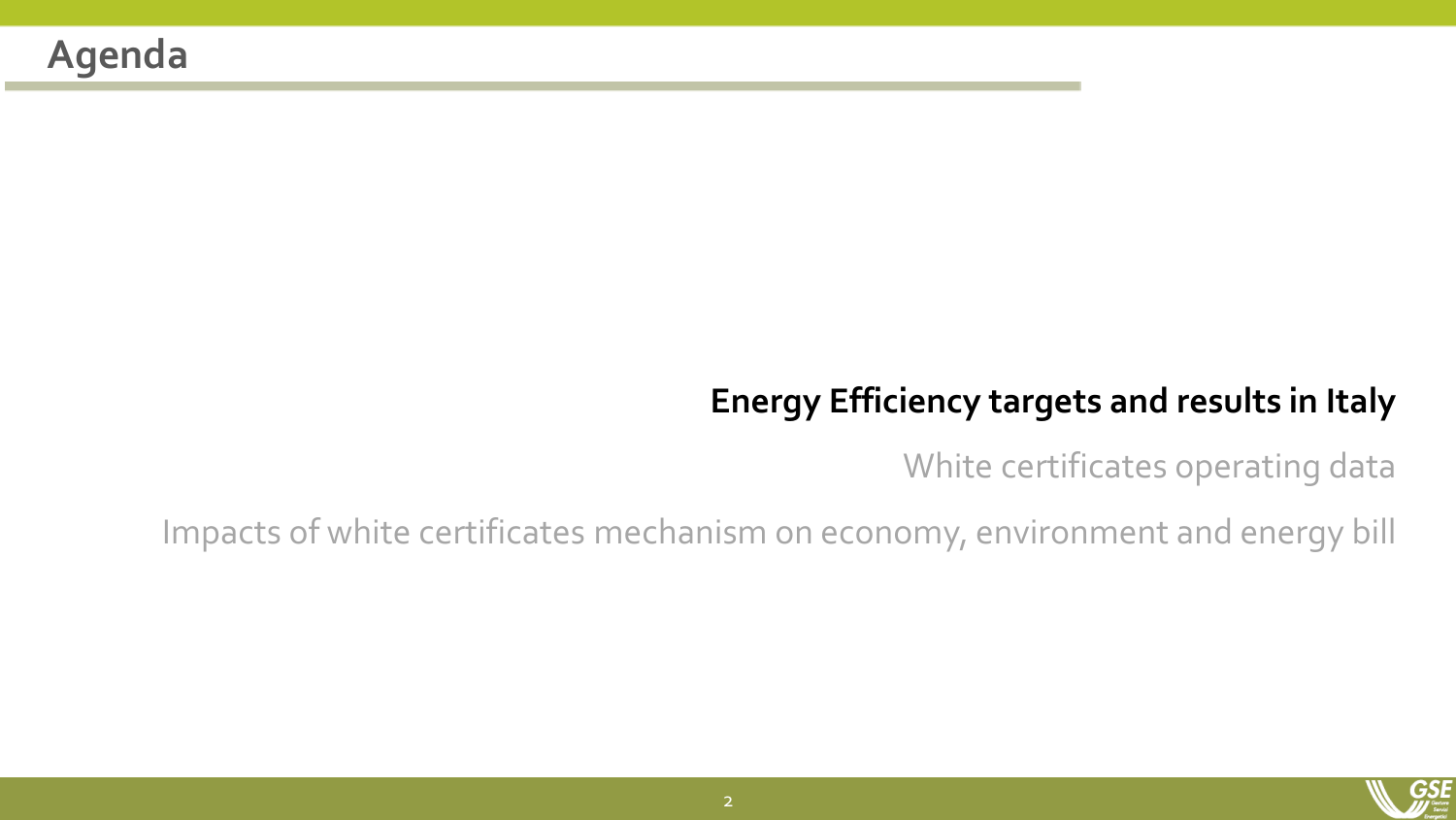### **2020 Energy efficiency Targets**

Currently the European and National legislation frameworks include **two different energy efficiency targets**:



| <b>Energy Efficiency Target 2020</b>                                                 |                                                                         |               |                                                                                                                                                          |  |  |
|--------------------------------------------------------------------------------------|-------------------------------------------------------------------------|---------------|----------------------------------------------------------------------------------------------------------------------------------------------------------|--|--|
| $\frac{0}{6}$                                                                        | <b>Mtoe</b>                                                             | <b>Period</b> | <b>Measures</b>                                                                                                                                          |  |  |
| $-24%$<br>(with respect to<br>reference PRIMES<br>2007)                              | $-15.5$ Mtoe/y<br>(saving in 2020 final<br>consumption) (*)             | 2011-2020     | • White Certificates<br>• Thermal Account<br>• Fiscal deduction<br>$\cdot$ EPBD<br>• EC Standard & Regulation<br>• Other Measures in<br><b>Transport</b> |  |  |
| Up to $1,5\%$ /y<br>(of Final Consumption cumulated savings,<br>excluding transport) | -25,4 Mtoe<br>(2014-2020 FC<br>corresponding to<br>6,75 Mtep/y in 2020) | 2014-2020     | • White Certificates (60%)<br>• Thermal Account<br>• Fiscal deduction                                                                                    |  |  |

(\*) 20 Mtoe in terms of Primary energy consumption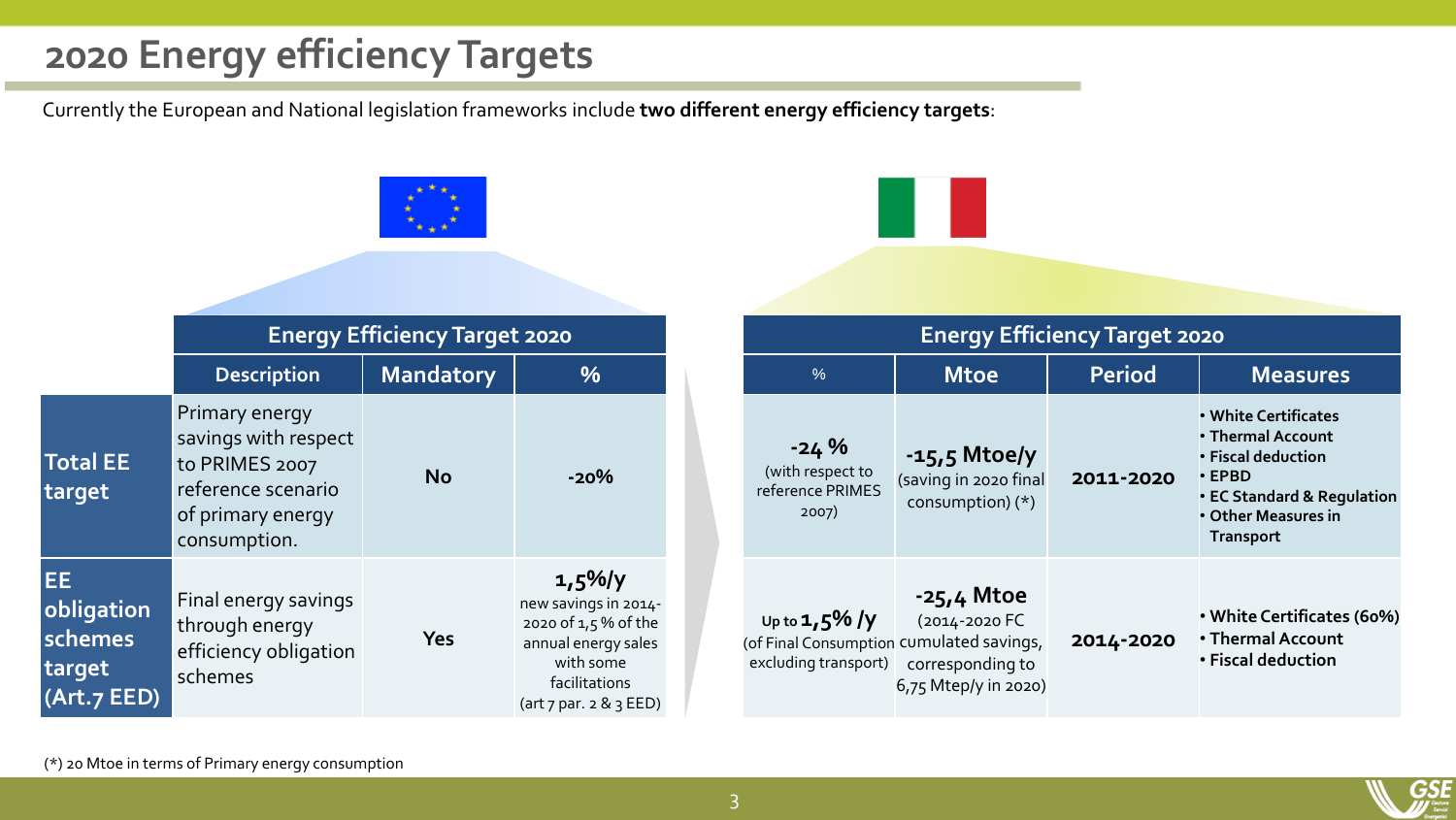### **Main Energy Efficiency support mechanisms in Italy**

|                                                          | <b>White Certificates</b>                                            | <b>Fiscal deduction</b>                                                                                   | <b>Thermal Account</b>                                                  |
|----------------------------------------------------------|----------------------------------------------------------------------|-----------------------------------------------------------------------------------------------------------|-------------------------------------------------------------------------|
| <b>Energy savings target obligation</b>                  | Obligation quota                                                     | Voluntary                                                                                                 | Voluntary                                                               |
| <b>Remuneration mechanism</b>                            | Saving payment<br>(Saving Certificate with variable market price)    | Tax relief<br>(65% of investment for specific EE intervention,<br>50% for generic building refurbishment) | Capital subsidies<br>(around 50% of investment)                         |
| Incentive lifetime                                       | $3-10$ years $(*)$                                                   | 10 years                                                                                                  | 1-5 years                                                               |
| Sector involved in EE intervention                       | <b>Utilities</b><br>Industry<br>Residential<br>Services<br>Transport | <b>Residential</b><br>Services                                                                            | Residential<br>Services/SME<br><b>Public administration</b>             |
| <b>Energy savings monitoring</b>                         | Measured                                                             | Estimated                                                                                                 | Estimated                                                               |
| <b>Funding source</b>                                    | Gas & Electricity Bill                                               | National Budget<br>(tax income reduction)                                                                 | Gas Bill                                                                |
| Total public cost (2016)                                 | $1,4$ bn $(**)$                                                      | $2,2$ bn $(***)$                                                                                          | $0,04$ bn $(****)$                                                      |
| Target savings share 2016 (Art.7<br>EED)                 | 68%                                                                  | 32%                                                                                                       | $0\%$                                                                   |
| <b>Policy effectiveness</b><br><b>KPI [€/TOE, €/CO2]</b> | 191€/TOE (**)<br>56 €/CO2                                            | 1091 €/TOE (***)<br>448 €/CO2                                                                             | 525 €/TOE (EE) - 191 €/TOE (RES-H)<br>209€/tCO2 (EE) - 62€/tCO2 (RES-H) |
| <b>Duration of scheme</b>                                | 2005<br>(2020 last year with defined obligation quota)               | 1998-                                                                                                     | 2014<br>(achievement of cost: 900 M€/y)                                 |

(\*) Until 2017, incentive lifetime is for the most part of interventions 5 years

(\*\*) Considering economics of the last obligation year (2016) June 2016 – May 2017

(\*\*\*) Considering only 65% deduction, because 50% deduction includes also costs not related to energy efficiency interventions

(\*\*\*\*) The public cost considering only Thermal account incentives paid in 2016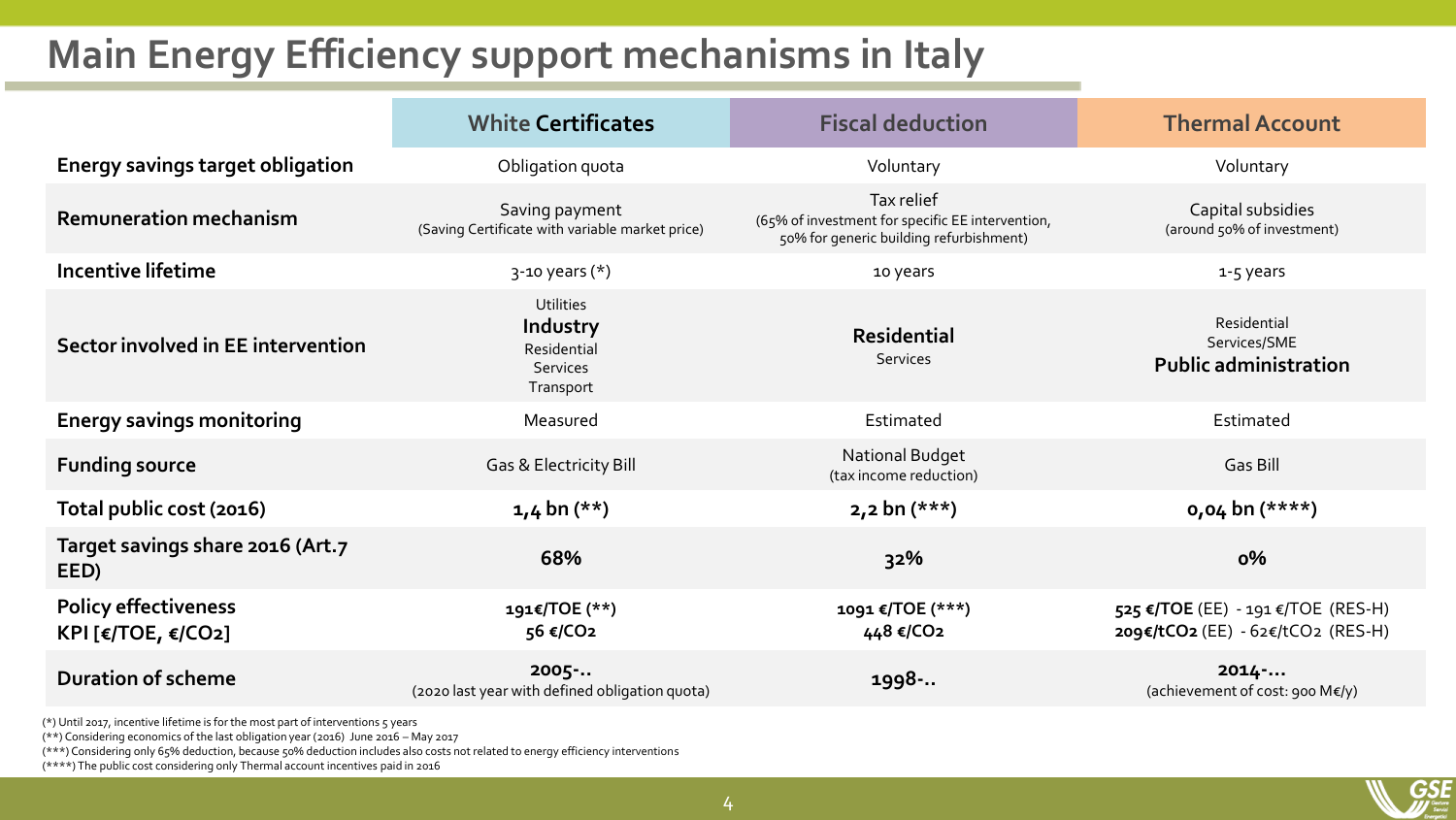## **Status of national energy efficiency target**

In 2016 Italy reached **41%** of the **national energy efficiency target** expected for **2020**:

- The **energy savings** assessed in 2016 (interventions 2011-2016) are **concentrated** in **residential** and **industrial** sectors while services and transport sectors are still far from the sectorial target
- **White certificates** and **Fiscal deductions** are the most **significant** energy efficiency **measures** in terms of energy **saving generated** to achieve the target (\*)

#### **National EE target per sector**

#### **National EE target per EE measure**

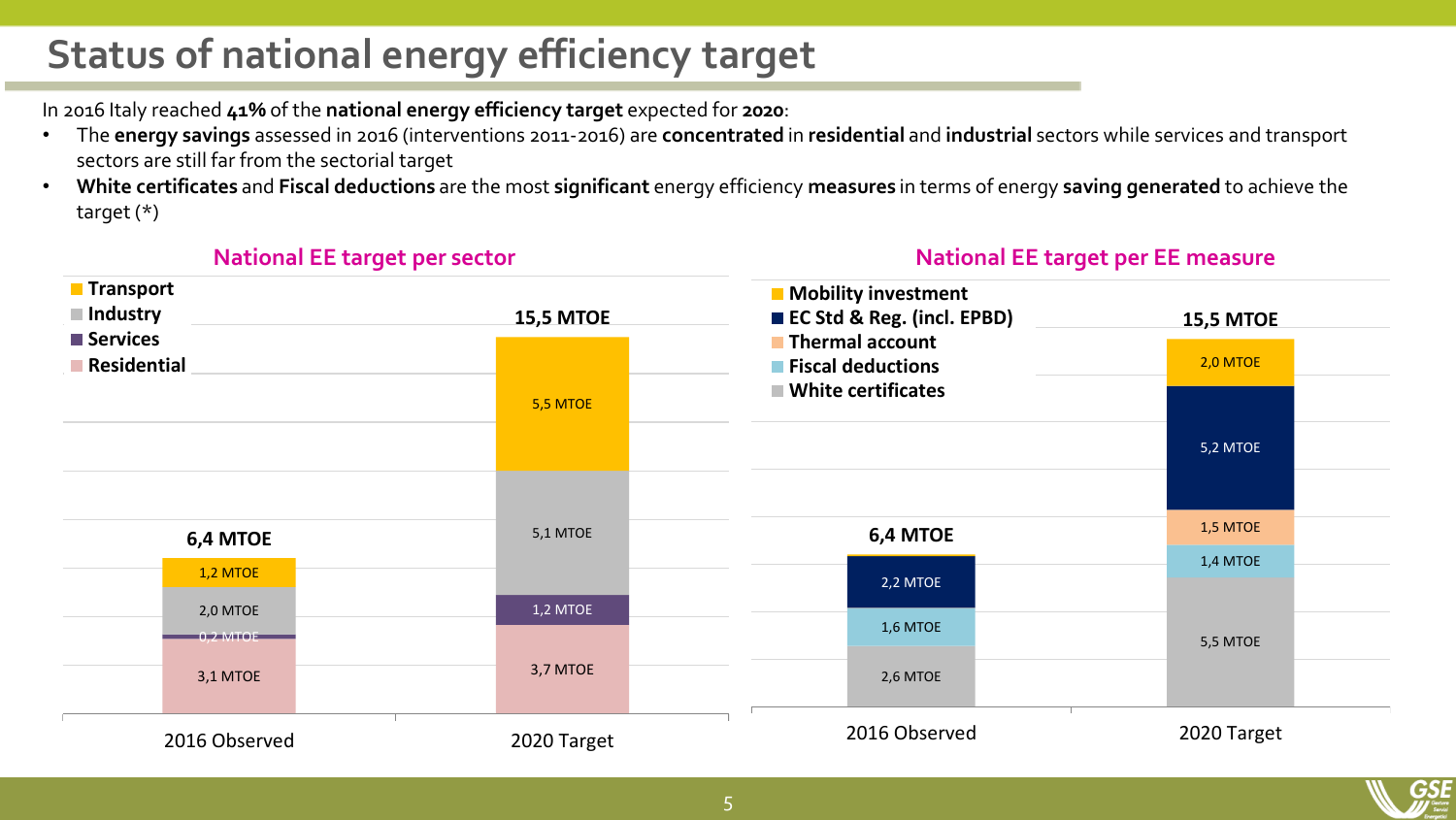### **Status of national energy efficiency target by measure and sector**

The national energy savings data (showed in the previous slide) in more details:

#### **National EE target per measure National EE target per sector**



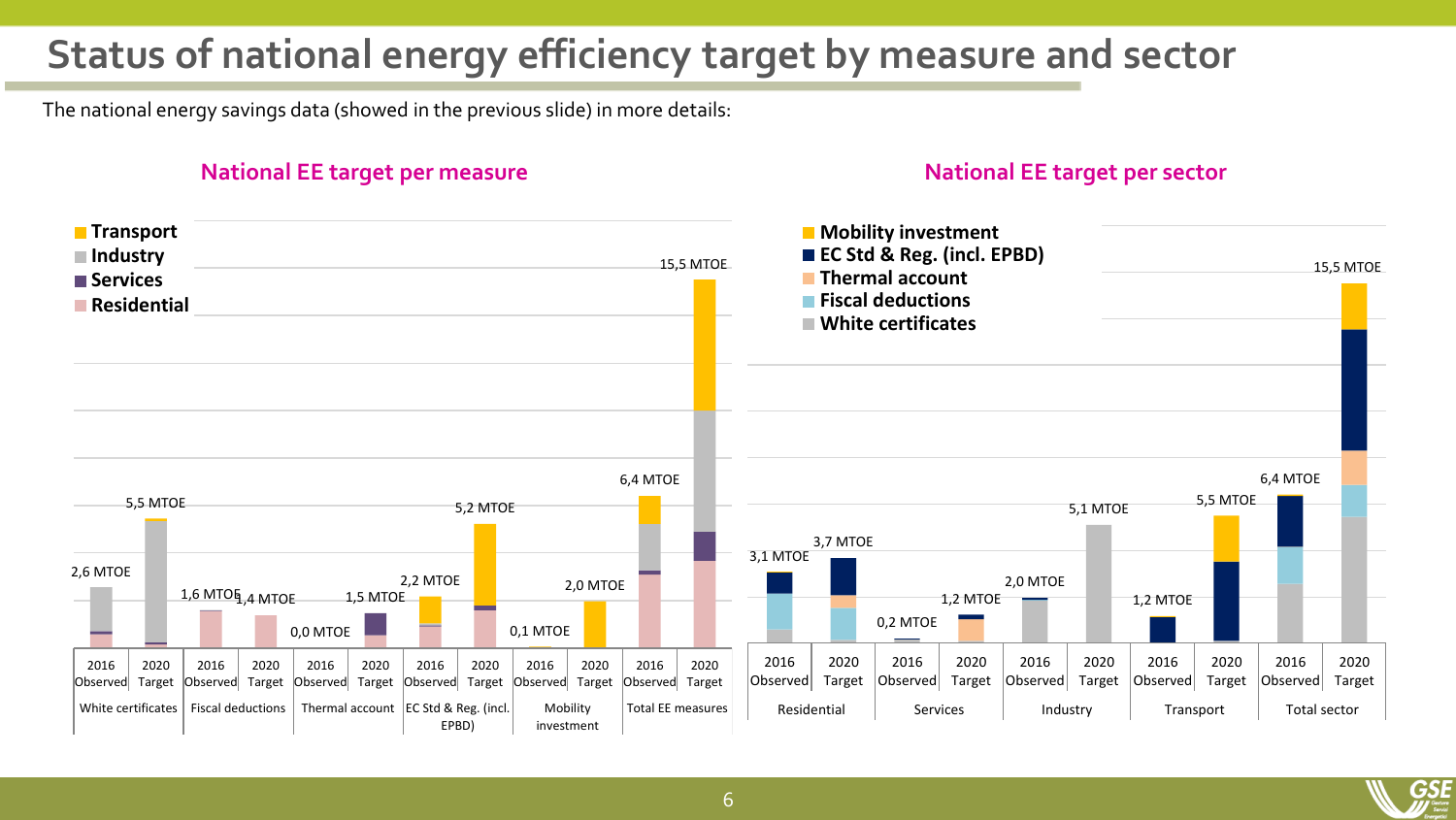## **Status of energy efficiency obligation schemes target (Art.7 EED)**

In 2016 Italy was **in line (83%)** with the **energy saving trend** defined in **EEAP** in order **to reach the 2020** energy efficiency obligation scheme **target** :

- **White certificates** covered **more than 60%** of the energy savings assessed and is **very closed to the planned saving trend**
- **Fiscal deduction** provided **more energy savings compared to expectations.** Fiscal deductions partially compensate the **Thermal Account** energy savings **gap**



#### **Art.7 EED national target and result Art.7 EED targets and results per energy efficiency measure**

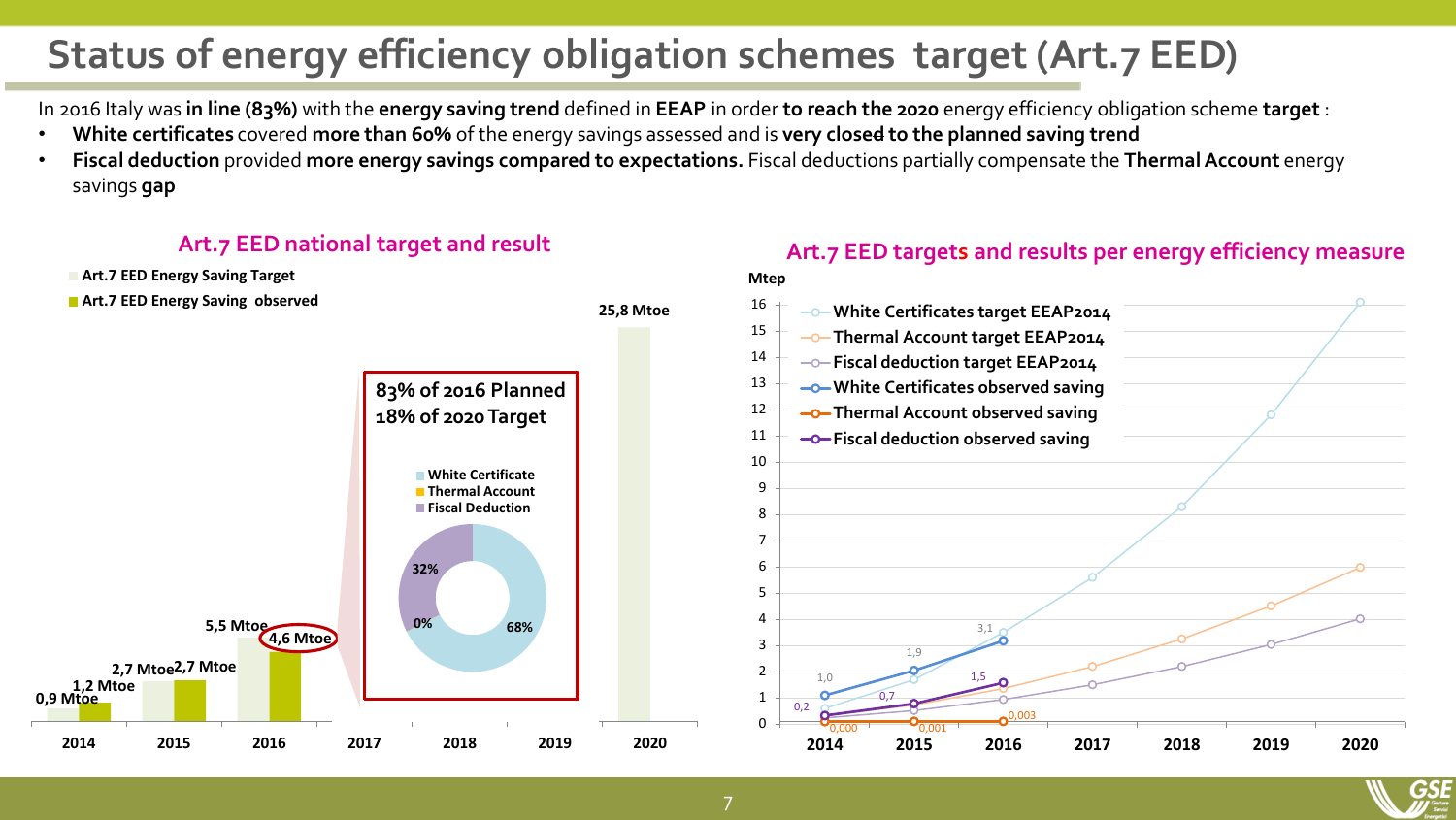#### Energy Efficiency targets and results in Italy

#### **White certificates operating data**

Impacts of white certificates mechanism on economy, environment and energy bill

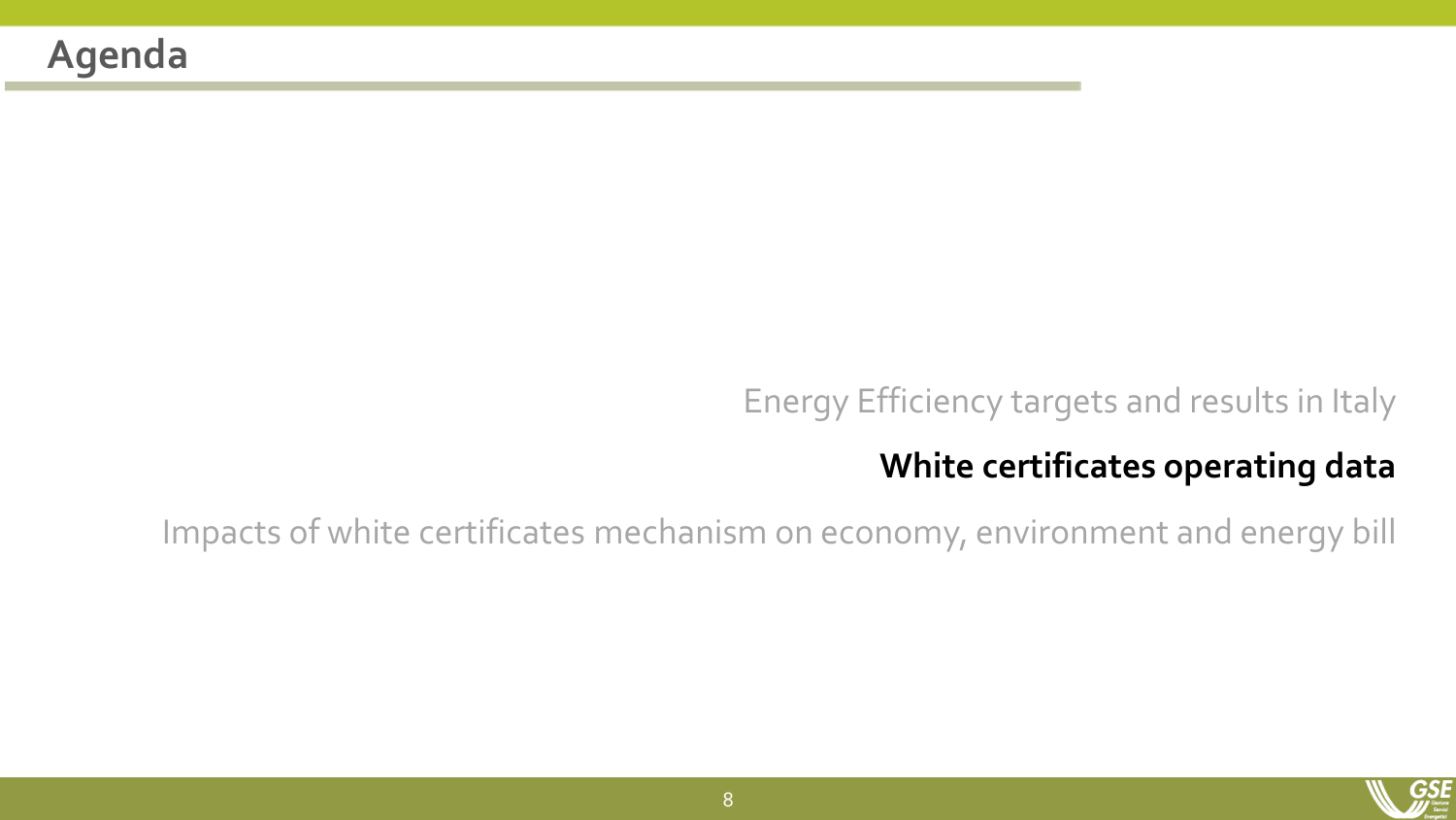### **White Certificates and savings generated**

- In 2016 in Italy have been issued **5,5 M of white certificates** related to **2 Mtoe of energy savings interventions**, with an **increasing rate of 10%**  compared to **2015** emissions
- The **new interventions** received 0,7 M of WhC (**13%**) while the rest are were dedicated to interventions realized in the previous years
- The white certificates scheme **in 11 years certified 24 Mtoe of primary energy savings**

#### **Yearly White Certificates emissions and related energy savings Cumulated White Certificates emissions and related energy savings**



9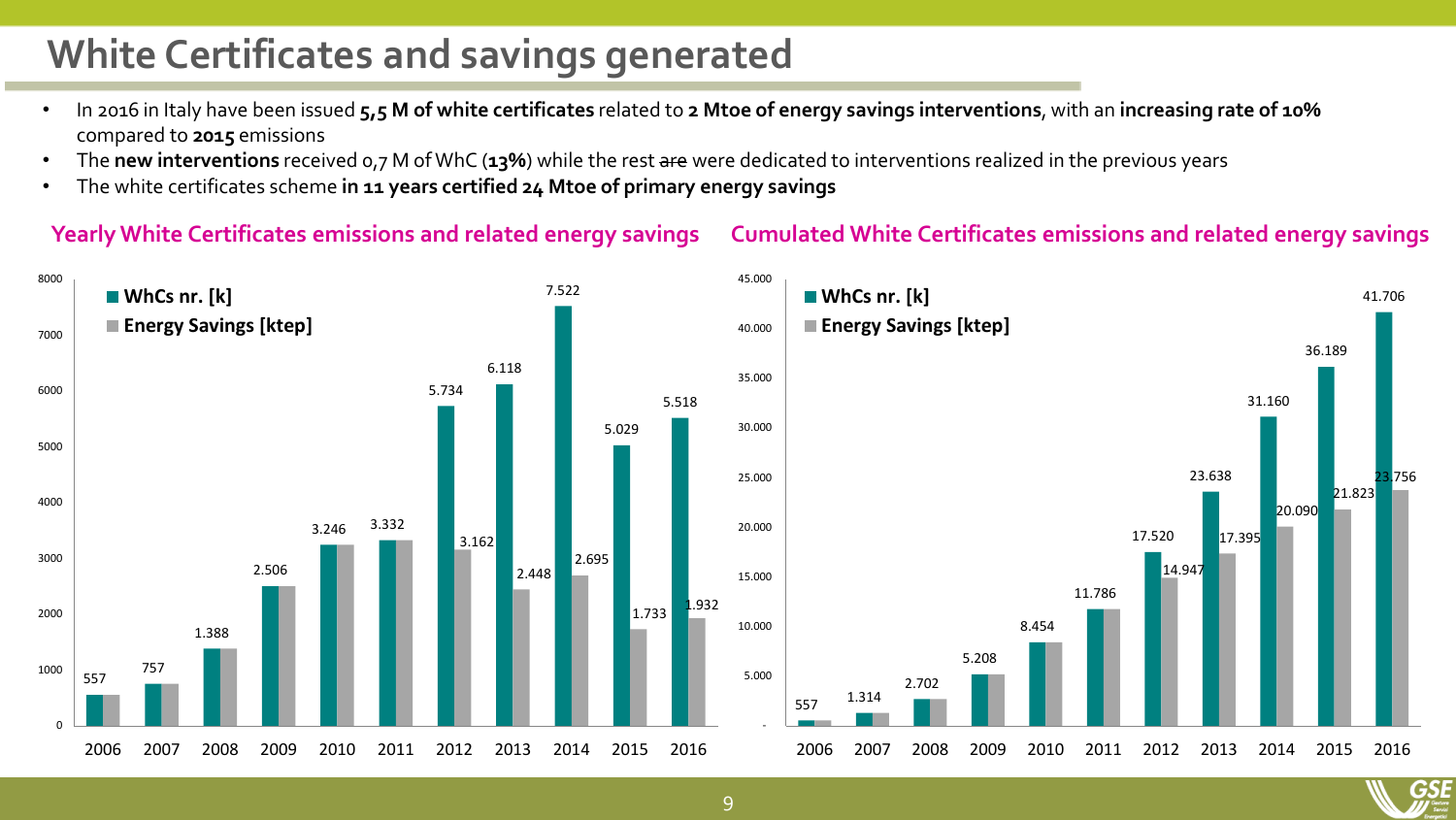### **White Certificates by assessment method**

- The WhCs scheme includes 3 assessing methods to calculate and verify the WhCs amount:
	- **Standardized assessment methods (RVC-S)**: without metering, considering default values for the energy savings of single installed units and taking into account corrective factors (e.g. climate zone, working hours, etc.). Method allowed only for some EE interventions (e.g. windows, lighting, etc.)
	- **Reporting assessment method (RVC-C):** requires direct measurement before and after intervention, taking into account technological baseline. The project description and measurement of energy savings proposal could be previously submitted and accepted by GSE (PPPM)
- Many of the **WhC projects** are represented by **standard assessment methods** while the **main part of WhCs** and related **energy saving** is assessed by **reporting assessment methods**

**Annual amount of projects, white certificates emissions and related energy savings per EE project assessment method** 

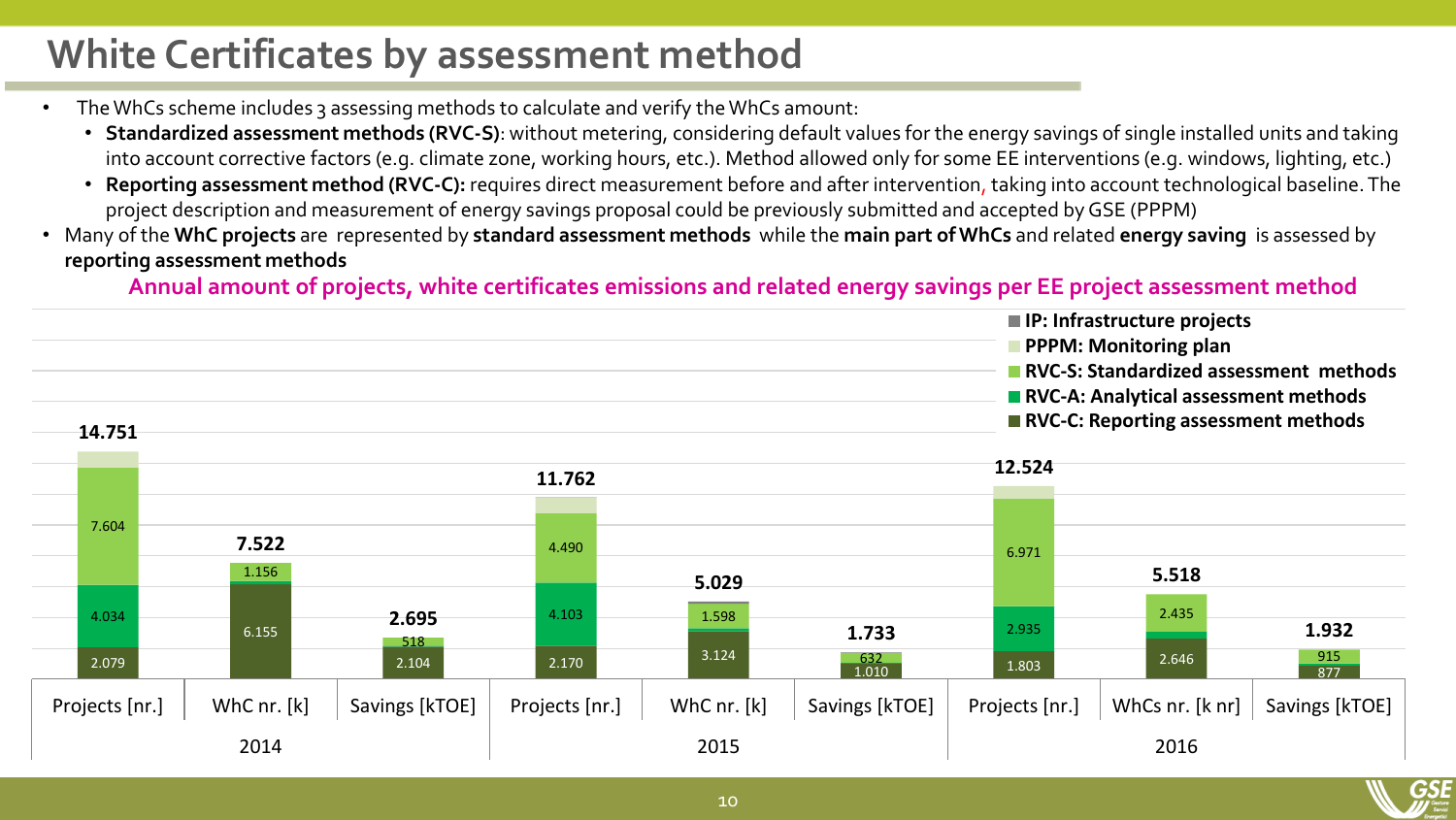### **White Certificates by sector**

- **Most of WhC and energy savings** are recognized to energy efficiency interventions in **industrial sector** (52% of savings in 2016)
- The **share of savings** verified **in buildings** of residential and service sectors is progressively **growing** (41% of savings in 2016)

#### **Annual amount of White certificates emissions and energy savings by sector involved in energy consumption saving**

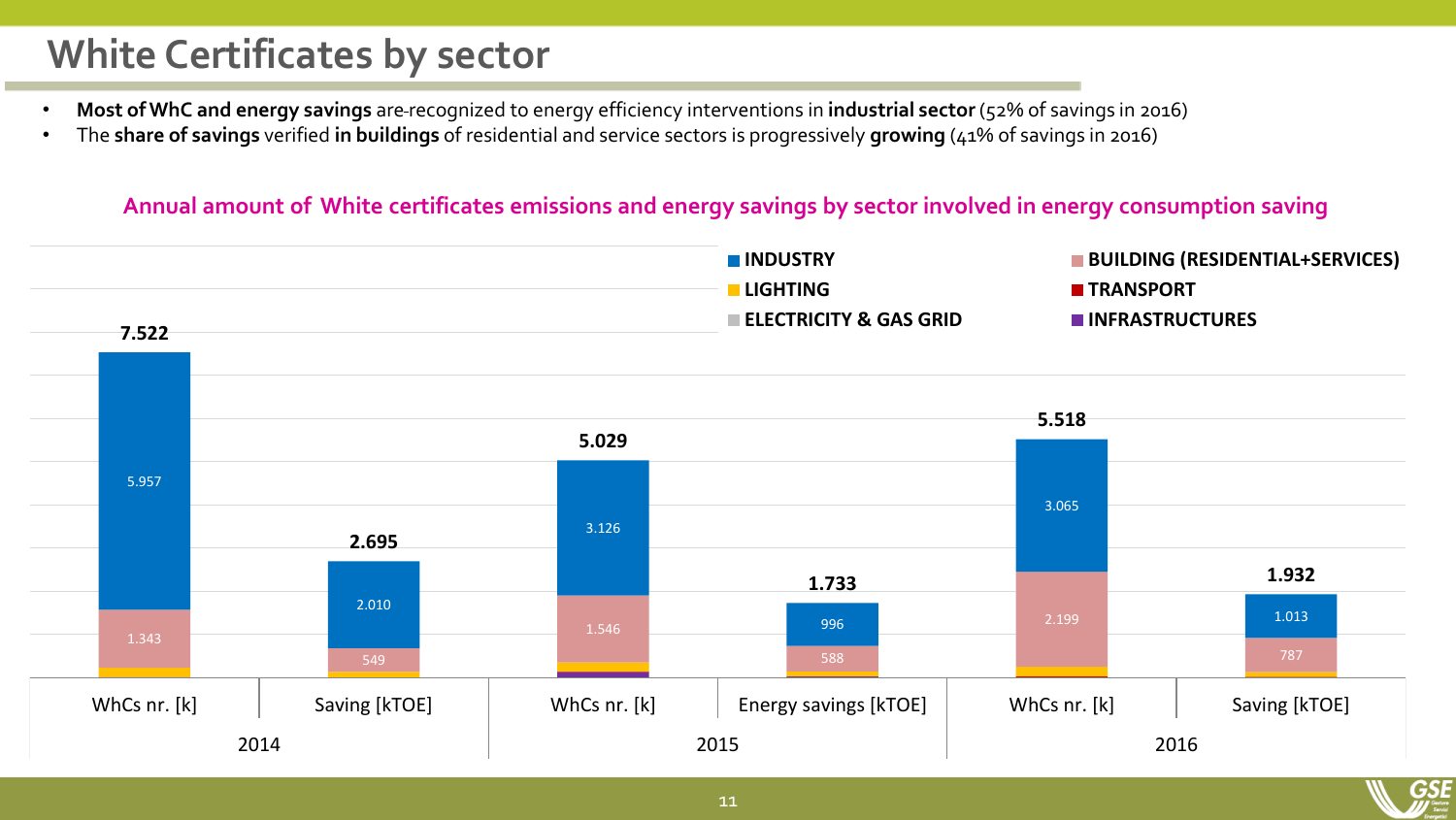## **White Certificates by intervention type**

- The largest part of energy efficiency interventions realized in **industrial** sector are related to **heat production and recovery** (53%)
- **Heat production** interventions and **building insulation** cover **90%** of savings supported by WhCs scheme in the **building sector**
- The main part of **lighting** interventions is represented by **retrofit of public lighting** (69%)

#### **Savings by intervention type in industry Savings by intervention type in buildings Savings by intervention type in lighting**



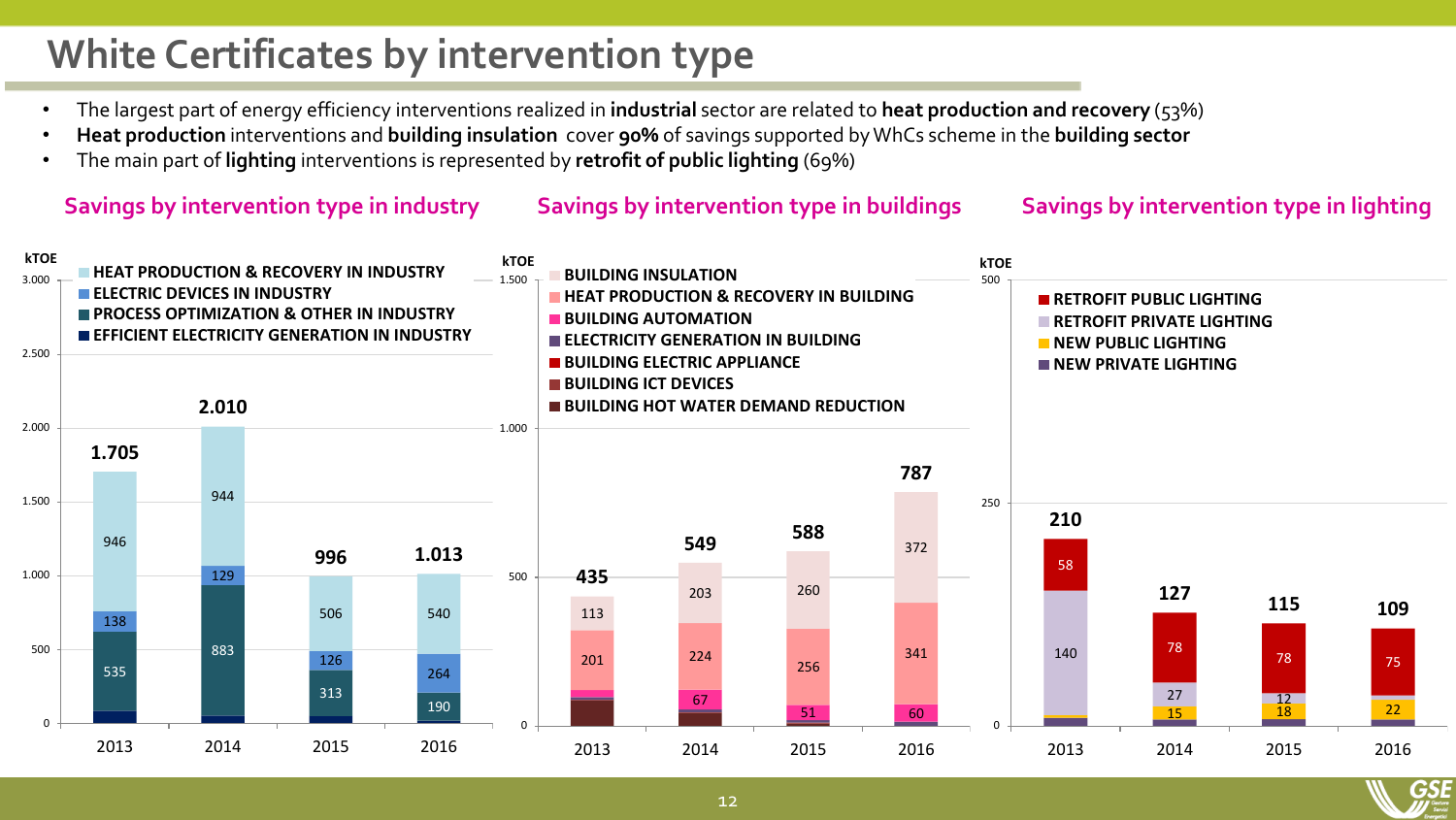## **White Certificates by energy saving type**

• **Half of WhC** and **energy savings** are related to energy certificate **type 2** representing **savings of natural gas** because the largest part of energy efficiency interventions supported by WhC involves heat production and recovery mainly from natural gas

#### **Amount of White certificates and savings by Whc type**

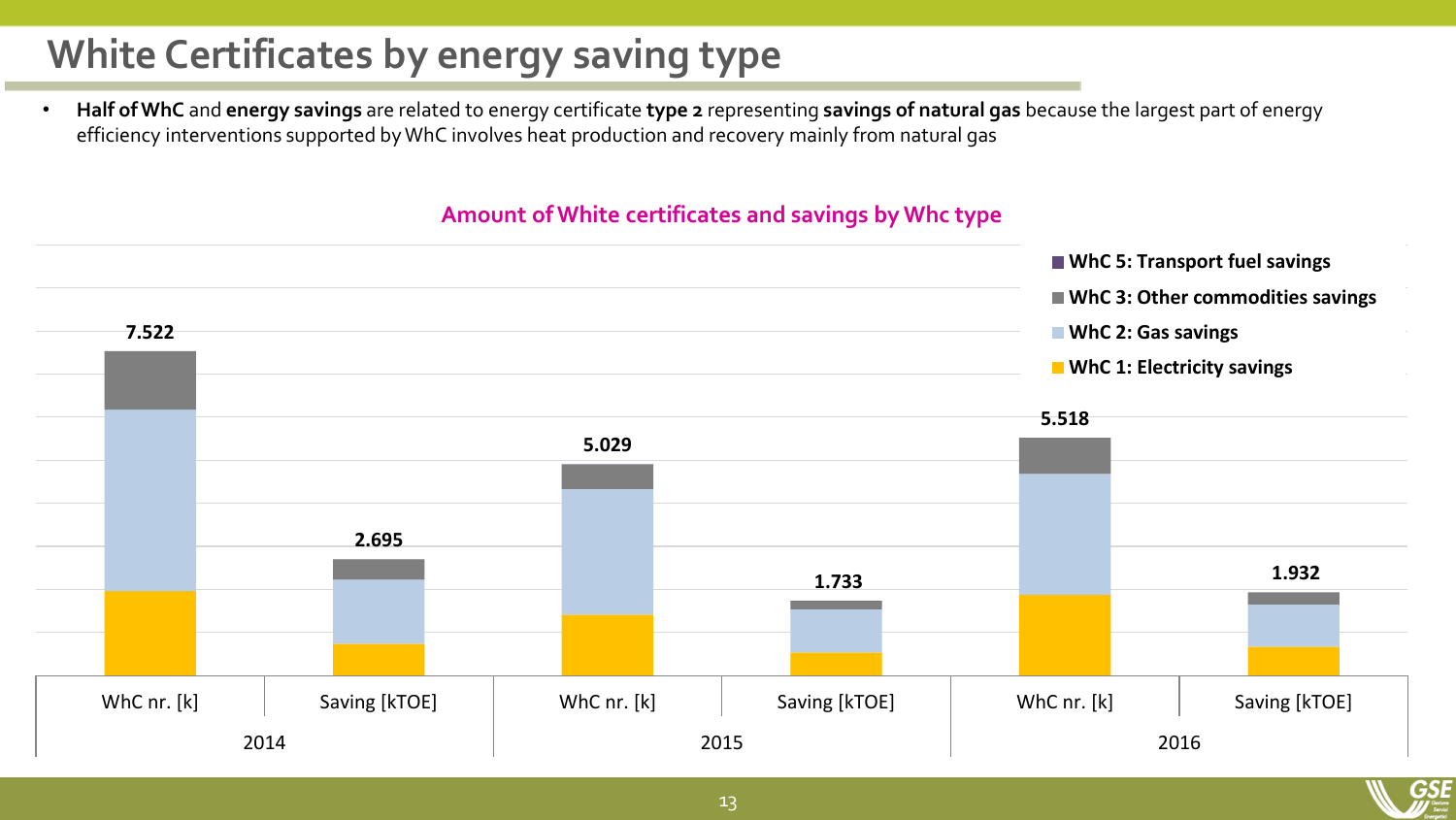### **Main trends of White certificates market**

- **60%** of white certificate sales are **traded on the central market** and **40% by bilaterals**
- White Certificates traded into the **central market** show **prices 20% higher** than those of bilaterals, where free sales between branches of the same company occur (ESCO and DSO)
- **From 2017 the price is stably beyond 200 euro** per white certificate, after being in the range 90-110 euro/certificate for over five years
- The **WhC price** growth could be **driven** by **short market** caused by more **challenging obligation quota** and **speculative negotiations**
- Currently **it does not exist a cap mechanism** for white certificates market price

#### Price [€/WhC] sales [nr. Whome white certificates sales and prices trends sales mediation of the sales [nr. WhCs] 0 500000 1000000 1500000 2000000 2500000 3000000 3500000 0 50 100 150 200 250 300 350 2015-06 2015-07 2015-08 2015-09 2015-10 2015-11 2015-12 2016-01 2016-02 2016-03 2016-04 2016-05 2016-06 2016-07 2016-08 2016-09 2016-10 2016-11 2016-12 2017-01 2017-02 2017-03 2017-04 2017-05 2017-06 2017-07 2017-08 2017-09 2017-10 Year of obligation 2015 Year of obligation 2016 Year of obligation 2017 **Central market monthly price [€/WhC] Central market annual price [€/WhC] Bilaterals monthly price [€/WhC] Bilaterals annual price [€/WhC] -D-Central market monthly sales [nr. WhC] Bilaterals monthly sales [nr. WhC] Central Market Price 2015: 116 €/CB Central Market Price 2016: 193 €/CB Central Market Price 2017 (preliminary): 288 €/CB Bilateral price 2015: 96 €/CB Bilateral price 2016: 158 €/CB Bilateral price 2017 (preliminary): 204 €/CB**

14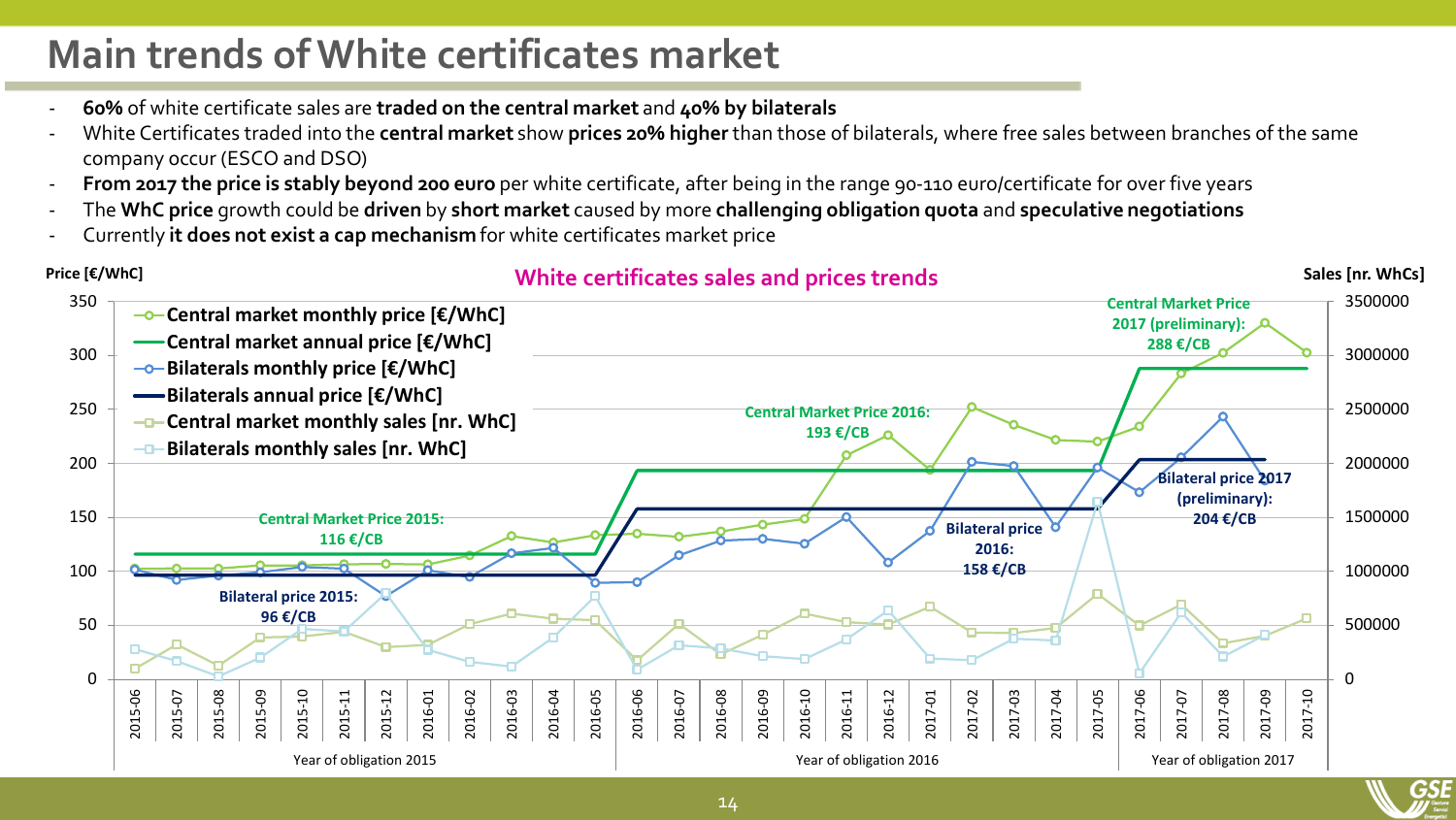Energy Efficiency targets and results in Italy

White certificates operating data

**Impacts of white certificates mechanism on economy, environment and energy bill**

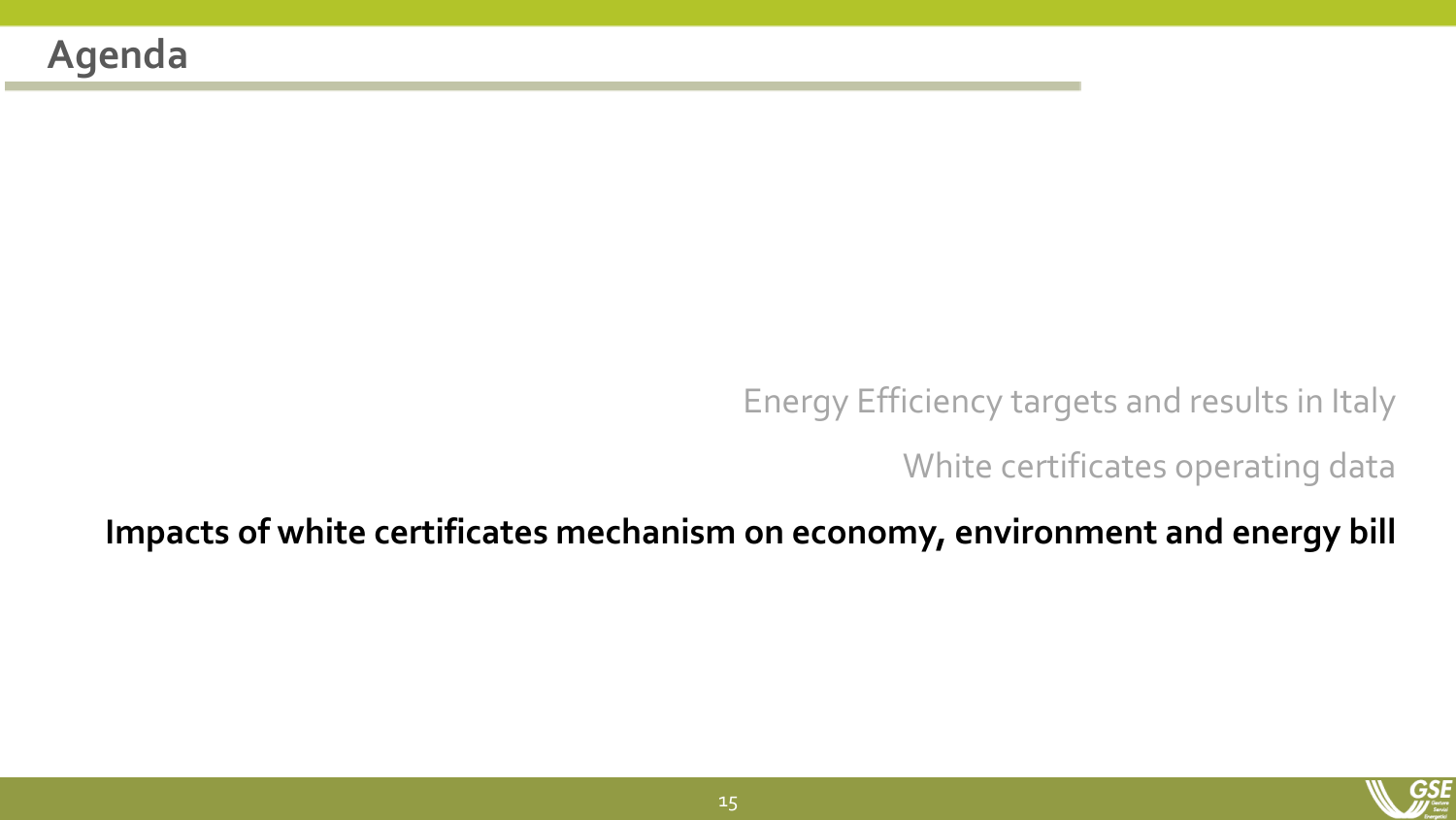### **White certificate scheme cost**

- In recent years, the **annual cost of white certificates is growing**. It overcame 1 bn/y in 2016.
- The white certificates mechanism cost is **driven** by the increasing of:
	- **obligation quota** to reach the challenging energy efficiency goals
	- white certificates **compensation price** recognized to DSO (obliged subjects) that is linked to market price

**White certificate scheme annual cost evolution**



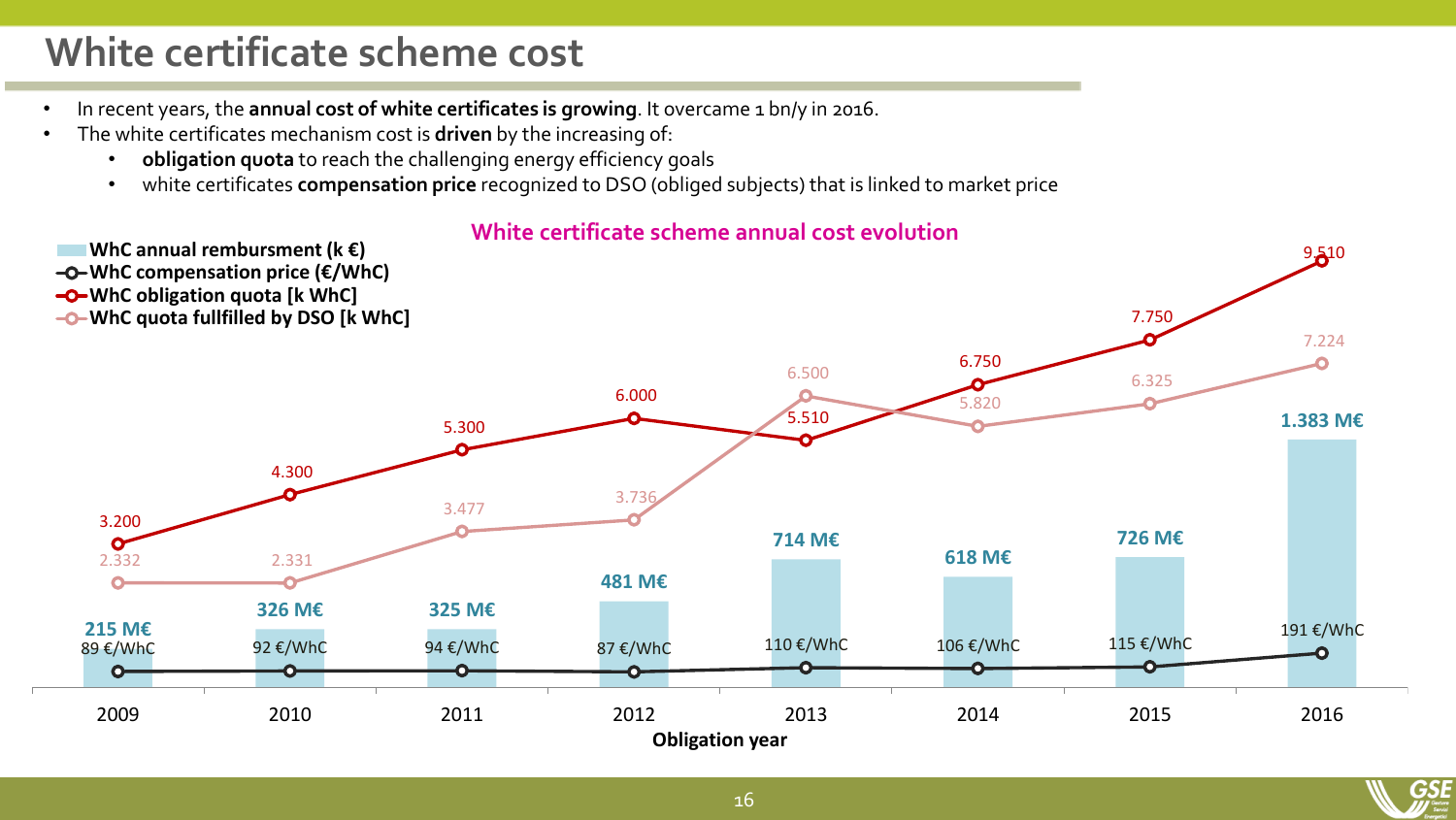### **White certificate economic impact on family bill**

- The total **cost of white certificates** scheme is covered by the **electricity and gas bills (UC7 and RE)**
- The **annual fee** that a **typical** Italian **household** (2700 kWh, 1400 m<sup>3</sup> ) pays for the white certificate scheme amounts to **20€ per year**

#### **White certificates family bill expense**



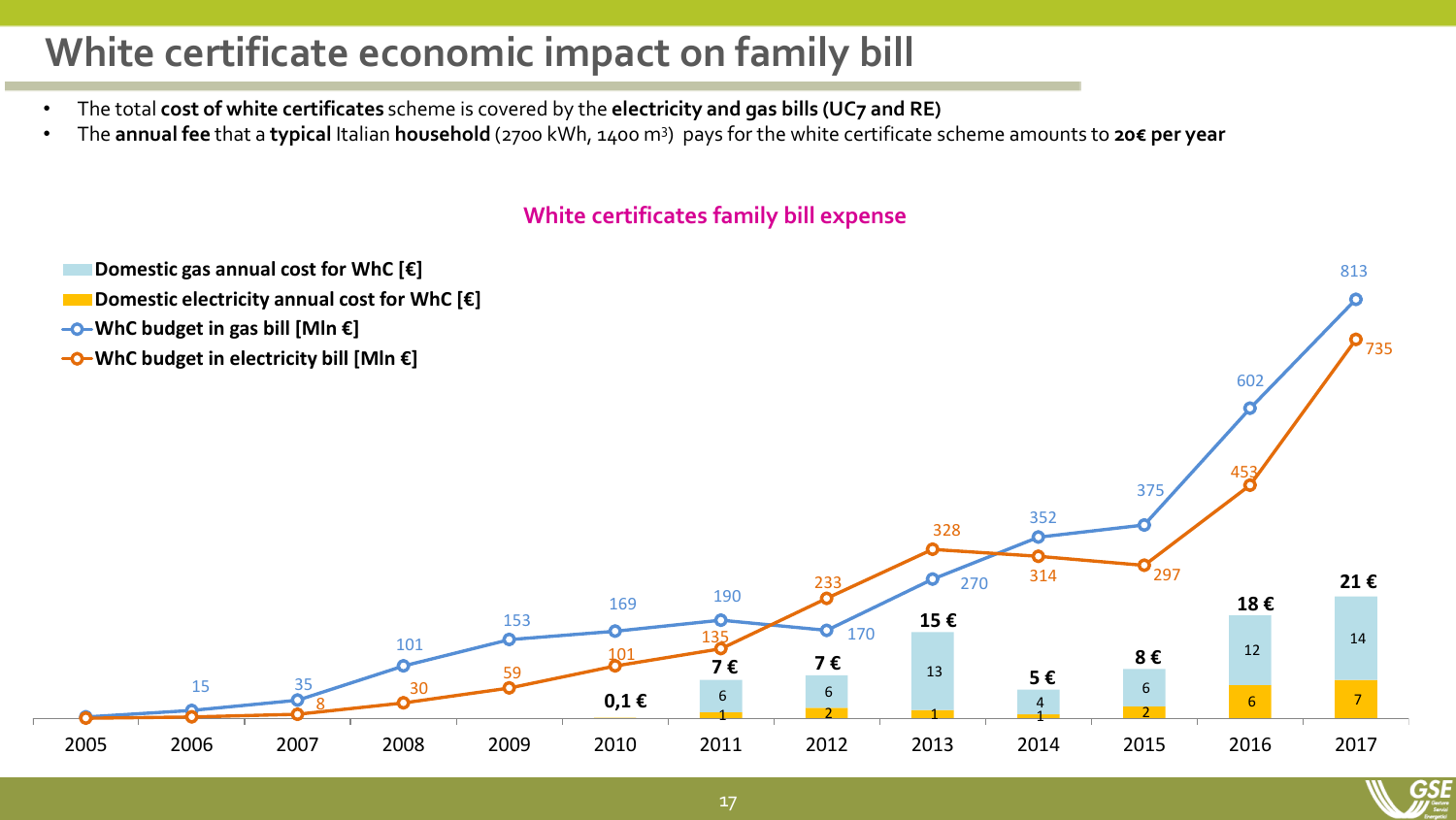## **White certificate environmental impacts: Energy & GHG savings**

- The energy efficiency **interventions supported** by **White certificates** enable the yearly reduction of around **2MTOE** and **7 MtCO2**
- **Primary energy and GHG saved** represents the **lowest cost/saving ratio** among **the energy efficiency scheme** currently active in Italy, although in recent years it is increasing

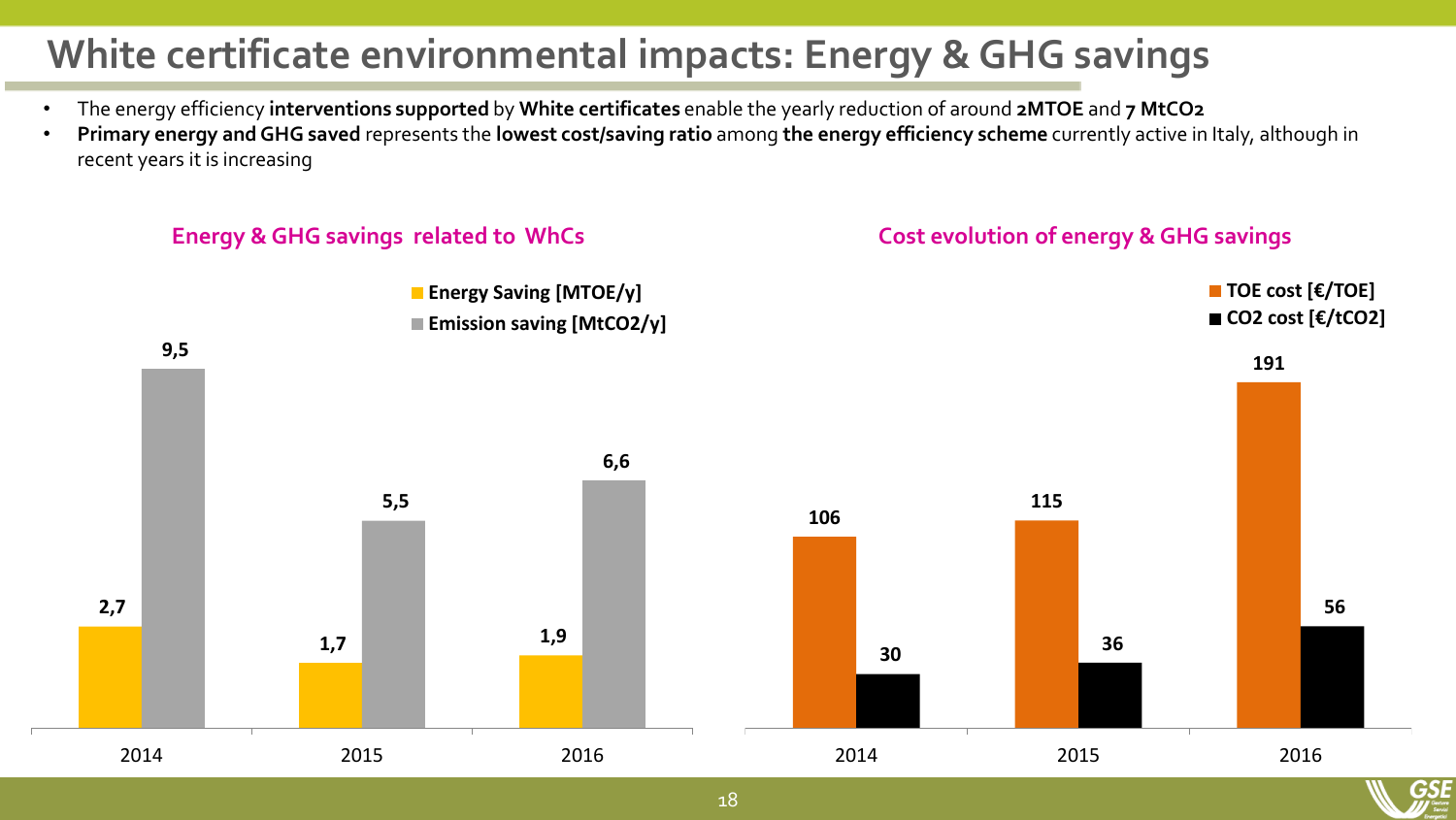### **White Certificates investment and occupation**

• The amount of annual investments related to the new energy efficiency interventions supported by white certificates is estimated to be around 1 bn/y with more than **10.000 (FTE)** of related **direct and indirect green jobs**

**Volume estimated for investments, added value and jobs related to interventions supported by WhCs**

#### **Energy efficiency added value & jobs KPI adopted for the estimation**



| <b>Direct</b><br>occupation | Indirect<br>occupation | <b>Added Value</b> |
|-----------------------------|------------------------|--------------------|
| FTE/ME                      | FTE/ME                 | M€/M€              |
| 6,2                         | 5,6                    | 0,67               |